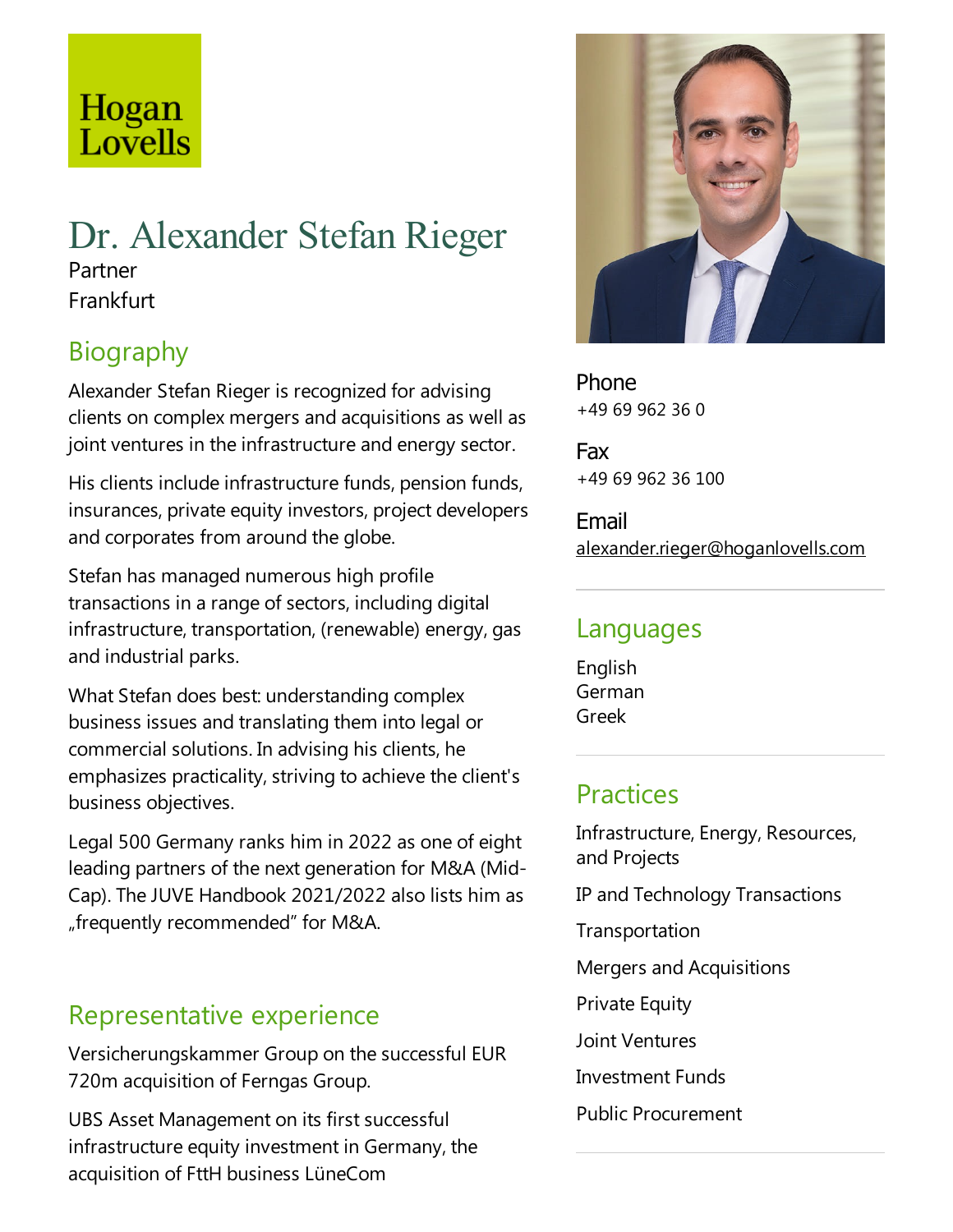iCON Infrastructure Partners on the successful acquisition of Strategic Fiber Networks Group comprising ropa GmbH & Co. KG, NGN Telecom GmbH and Wisotel GmbH.

InfraVia European Fund II and Egis Investment Partners on the sale of shares in the German A8 Motorway PPP Project.

IST3 Infrastruktur Global jointly with Allianz Capital Partners in aconsortium with OMERS and AXA on the acquisition of a major stake in Altice France (FttH).

Alpha Capital Partners and Keppel Telecommunications & Transportation on the acquisition of a data centre in Germany.

Kapsch TrafficCom and Axxès on all aspects relating to the implementation of an innovative joint venture in the European HGV tolling sector.

John Laing Environmental Assets Group Ltd (JLEN) on the successful acquisition of onshore wind farms in France.

# Awards and rankings

- **Filter Frequently Recommended for M&A, JUVE Handbook,** 2021/2022
- Leading Partner of the Next Generation, Legal 500 Germany, 2022
- Rising Star for M&A, Expert Guides, 2020-2022

#### Latest thinking and events

- **Press Releases** 
	- **Hogan Lovells advises InfraRed Capital Partners on** its first investment in a German road PPP-Project
- **News** 
	- Reform of the Energy Security Act: New Options for Action to Secure Energy Supply in the Event of Crisis
- **Press Releases** 
	- $\blacksquare$  Hogan Lovells advises NorthC on the acquisition of Netrics connectivity services and data centers

#### Industries

Energy and Natural Resources Technology and Telecoms Financial Institutions Diversified Industrials Private Capital **Transport and Logistics** 

### Areas of focus

Infrastructure Funds

Infrastructure/Energy M&A and Joint Ventures

Co-investments

Secondary Markets and Coinvestments

Sovereign Investors

Construction and Engineering

Corporate and Commercial **Transactions** 

Engineering, Procurement, Construction,and Supply Chain

Power: Thermal Power

Power: Renewable Power

PPPs (including P3 and PFI) and Government Contracts

## Education and admissions

#### **Memberships**

International Project Finance Association (IPFA)